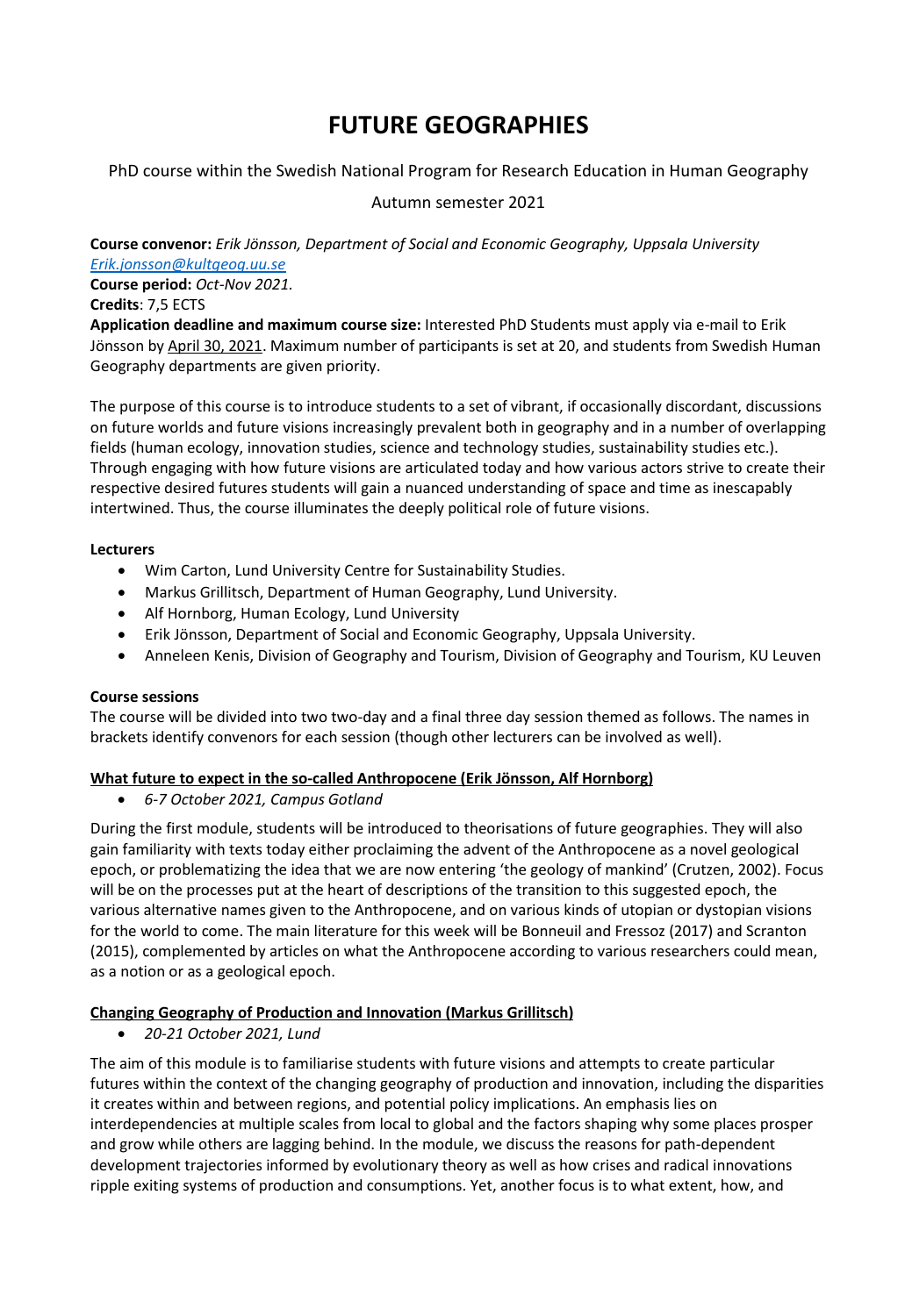under which circumstances human agency shapes development and potentially leads to a break with existing trajectories. The model also informs students about policy approaches and potential policy implications shaping the geography of production and innovation. This module is based on articles, which discuss the conceptual and theoretical foundations of the geography of production and innovation, and its consequences (e.g. Rodríguez-Pose, 2018, MacKinnon et al., 2019, Boschma et al., 2017, Storper, 2011, Grillitsch and Sotarauta, 2019, Hassink et al., 2019, Yeung and Coe, 2015).

### **The politics and geographies of climate futures (Wim Carton, Anneleen Kenis)**

• *1-3 November 2021, Uppsala*

In this module, students are introduced to scholarship on sociotechnical imaginaries (Kim and Jasanoff, 2009), anticipatory climate governance (Vervoort and Gupta, 2018; Guston, 2014) and the knowledge politics of climate change scenarios (Beck and Mahony, 2018). Lectures and seminars will draw on examples from among others, geoengineering and carbon removal research (Buck, 2019) to lay out a comprehensive picture of ongoing debates and research on the representation and envisioning of contested futures under climate change. Main questions to be raised include the relation between discursive constructions of the future and the (geo)politics of the present; issues of representation in the creation of influential scenarios (i.e. who gets to imagine the future); and the kind of functions that such visions perform.

## **Examination**

The course will be examined through a 5,000 word course paper, to be submitted two weeks after the course's final session. Drawing on the various themes and sets of literature introduced during the course the students will here have the possibility to connect the course content to their PhD research.

#### **Evaluation**

A written course evaluation will be conducted after the final course session.

# **Literature (preliminary)**

- BECK, S., & MAHONY, M. (2018). The politics of anticipation: The IPCC and the negative emissions technologies experience. *Global Sustainability*, 1, e8.
- BELLAMY, R., & PALMER, J. (2018). Geoengineering and geographers: Rewriting the Earth in what image? *Area* 51(3), 524–531.
- BUCK, H. J. (2019). *After Geoengineering: Climate Tragedy, Repair and Restoration*. London New York: Verso.

BONNEUIL, C. & FRESSOZ, J.B. (2017) *The Shock of the Anthropocene*. London: Verso.

BOSCHMA, R., COENEN, L., FRENKEN, K. & TRUFFER, B. (2017) Towards a theory of regional diversification: combining insights from Evolutionary Economic Geography and Transition Studies. *Regional Studies*, 51, 31-45.

CRUTZEN, P.J. (2002) Geology of Mankind. *Nature* 415, 23.

GRILLITSCH, M. & SOTARAUTA, M. (2019) Trinity of change agency, regional development paths and opportunity spaces*. Progress in Human Geography*, 1-20.

- GUSTON, D. H. (2014). Understanding "anticipatory governance." *Social Studies of Science*, 44(2), 218–242.
- HASSINK, R., ISAKSEN, A. & TRIPPL, M. (2019) Towards a comprehensive understanding of new regional industrial path development. *Regional Studies*, 53, 1636-1645.
- JASANOFF, S., & KIM, S. H. (2009). Containing the atom: Sociotechnical imaginaries and nuclear power in the United States and South Korea. *Minerva*, 47(2), 119–146.
- MACKINNON, D., DAWLEY, S., PIKE, A. & CUMBERS, A. (2019) Rethinking Path Creation: A Geographical Political Economy Approach. *Economic Geography*, 95, 113-135.
- RODRÍGUEZ-POSE, A. (2018) The revenge of the places that don't matter (and what to do about it). Cambridge Journal of Regions, *Economy and Society*, 11, 189-209.
- SCRANTON, R. (2015) *Learning to die in the Anthropocene: reflections on the end of a civilization.* San Francisco: City Lights.